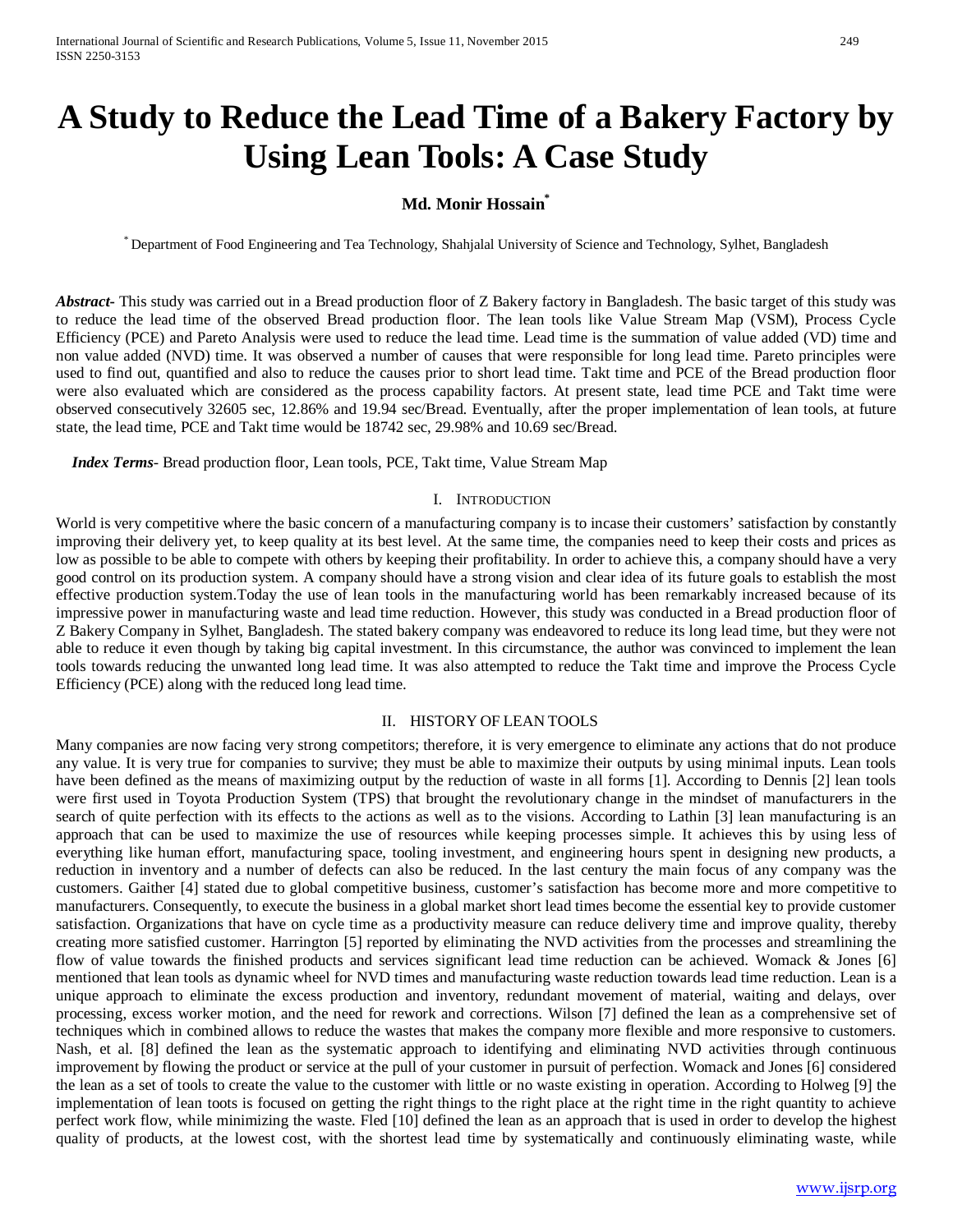respecting people and the environment. Different organizations and different researchers are given the lean principles at different ways, keeping the same focus on process improvement. Mintz [11] reported the lean principles which were given by the Lean Enterprise Memory Jogger as- improving quality, eliminating waste, reducing lead time and reducing total cost of a process. Today the use of lean tools in the manufacturing world has been lucratively increased because of its impressive power in manufacturing waste and lead time reduction.

# III. RESEARCH METHODOLOGY

In this study, Z Bakery factory was the population and its Bread production floor was the sample. The primary data were collected and documented by the direct observation of set up time, machine function, material and labor flow at each and every processing stages of the production line. The observed time was recorded by a stopwatch. The secondary data were collected through the internet, books, journals, related studies and other sources of information. To find out and to eliminate the manufacturing wastes and unwanted non value adding activities lean tools like VSM, PCE and Pareto analysis were used.

## **Value Stream Map (VSM)**

According to Rother and Shook [12] VSM is a lean manufacturing technique used to analyze and design the flow of materials and information required to bring a product or service to a consumer. At Toyota, where the technique originated, it is known as "material and information flow mapping". Murman [13] mentioned that the lean Aerospace Initiative at MIT describes the objective of VSM as an important lean practice to eliminate waste and make the VD steps 'flow' in meeting customer requirements. The value stream is further described by Womack and Jones [6] in lean thinking: "A VSM identifies every action required to design, order, and make a specific product. The actions are sorted into three categories: (1) those that actually create value as perceived by the customer; (2) those which create no value but are currently required by the product development, order filling, or production systems; and (3) those actions which don't create value as perceived by the customer and can be eliminated immediately".

## **Process Cycle Efficiency (PCE)**

PCE is one of the most useful lean tools that are widely using to evaluate the efficiency of an organization or a project or a process. According to Zhen [14] PCE is the percentage of ratio of value added and lead time.

PCE  $= \frac{Value \textit{Added time} \times 100}{%}$ Lead time Where, lead time =  $VD$  time +NVD time.

### **Pareto Analysis**

It is a statistical technique in decision making that is used for selection of a limited number of tasks that produce significant overall effect. It uses the Pareto principle. The Pareto principle also known as the "80/20 Rule" – which is the idea that 20% of causes generate 80% of results. With this tool, we're trying to find the 20% of work that will generate 80% of the results that doing all of the work would deliver. Under this assumption that, in all situations, it is convinced that 20% of causes responsible for 80% of problems creation. Indeed, this ratio is simply a convenient rule of thumb and it should not be considered immutable law of nature. David [15] stated the application of the Pareto analysis in risk management allows management to focus on those risks that have the most impact on the project. The steps to identify the important causes using 80/20 rule are as follows-

Step 1: Form an explicit table listing the causes and their frequency as a percentage.

Step 2: Arrange the rows in the decreasing order of importance of the causes (i.e., the most important cause first )

Step 3: Add a cumulative percentage column to the table

Step 4: Plot with causes on x-and cumulative percentage on y-axis

Step 5: Join the above points to form a curve

Step 6: Plot (on the same graph) a bar graph with causes on x-and percentage frequency on y-axis

Step 7: Draw line at 80% y-axis parallel to x-axis. Then drop the line at the point of intersection with the curve on x-axis. This point on the x-axis separates the important causes (on the left ) and trivial causes(on the right)

Step 8: Explicitly review the chart to ensure that at least 80% of the causes are captured [16]

### **Takt Time**

Takt time can be defined as the time required producing one unit of daily salable quantity [17]. The purpose of takt time is to precisely match production with demand. It provides the heartbeat of a lean production system. At first, Takt time was used as a production management tool in the German aircraft industry in the 1930s.Takt time can be first determined with the formula:

$$
T = \frac{T_a}{T_d}
$$

 $\overline{d}$ 

Where

 $T = T$ akt time, e.g. [work time between two consecutive units]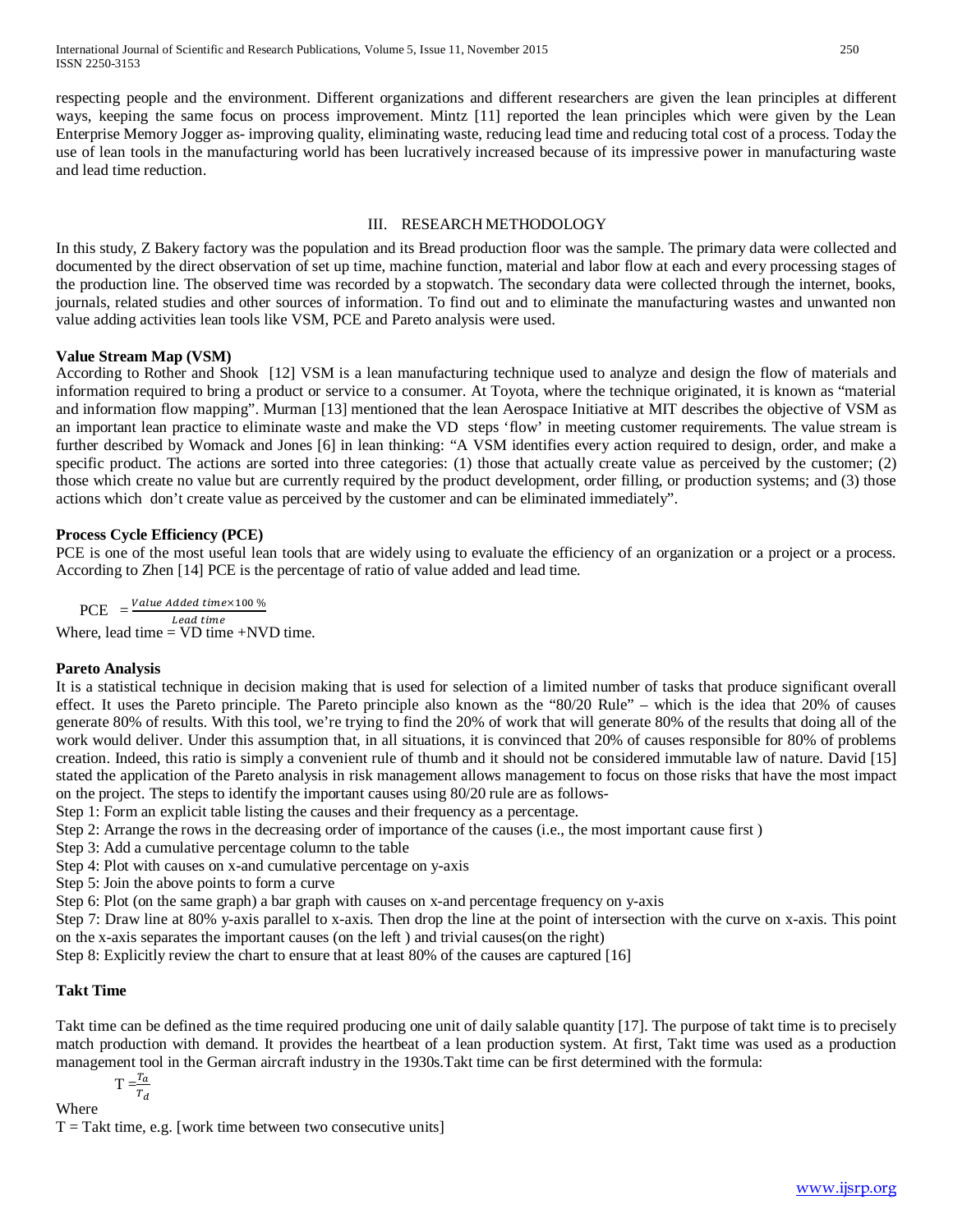$T_a$  = Net time available to work, e.g. [work time per period]

 $T_d$  = Time demand (customer demand), e.g. [units required per period]

Net available time is the amount of time available for work to be done. This excludes break times and any expected stoppage time (for example scheduled maintenance, team briefings, lunch time etc.).

### IV. RESULTS AND DISCUSSIONS

As earlier it is mentioned that this study was conducted in a Bread production floor. The ingredients come from different sources which are mixed together that are termed as dough that is finally formulated into Bread through a number of processing stages. The basic stages of Bread processing line are shown in figure 1.



Figure1: Basic stages of Z Bread production floor

## **Present VSM of Z Bread production floor**

The VSM was used to evaluate the VD and NVD time of studied Bread production floor. Cycle time, uptime, changeover time and lead time are very important to build the VSM. Cycle time is the time that elapses between one parts coming off the process to the next part coming off. Uptime is the time when the equipment system is in a condition to perform its intended function. It includes productive, standby, and engineering time, and does not include any portion of downtime or nonscheduled time [18]. Manufacturing lead time can be defined as total time it takes to manufacture an item, including order preparation time, queue time, setup time, run time, move time, inspection time, and put away time. It is the time interval between the initiation and the completion of a production process. For make-to-stock products, it is the time taken from the release of an order to production and receipt into finished goods inventory. The required data for the construction of present VSM were collected and in Table 1.

| Table 1: Required data for present VSM |                    |      |                                                                       |      |                                           |                            |              |      |                              |                    |
|----------------------------------------|--------------------|------|-----------------------------------------------------------------------|------|-------------------------------------------|----------------------------|--------------|------|------------------------------|--------------------|
| Processing stage                       | <b>VD</b><br>(sec) | time | <b>NVD</b><br>(sec)                                                   | time | Cycle time<br>(sec)                       | Mean<br>down time<br>(sec) | Up<br>(% )   | time | Change<br>over time<br>(sec) | Number<br>of labor |
| Receiving                              | $00\,$             |      | 12600                                                                 |      |                                           |                            |              |      |                              | 3                  |
| inventory                              |                    |      |                                                                       |      |                                           |                            |              |      |                              |                    |
| Mixing                                 | 483                |      | 787                                                                   |      | 590                                       | 107                        | 82           |      | 15                           | 8                  |
| Slicing                                | 832                |      | 558                                                                   |      | 1110                                      | 278                        | 75           |      | 10                           | 6                  |
| Drying                                 | 1077               |      | 1098                                                                  |      | 1475                                      | 398                        | 73           |      | 15                           | 2                  |
| Cooling                                | 912                |      | 1348                                                                  |      | 1600                                      | 688                        | 57           |      | 10                           | 4                  |
| Packaging                              | 877                |      | 433                                                                   |      | 1310                                      | 433                        | 67           |      | 10                           | 8                  |
| Shipping                               | $00\,$             |      | 11600                                                                 |      |                                           | ۰                          |              |      |                              | 3                  |
| inventory                              |                    |      |                                                                       |      |                                           |                            |              |      |                              |                    |
| <b>Total</b>                           | 4181               |      | 28424                                                                 |      |                                           |                            |              |      |                              | 34                 |
| T/T<br>$\mathbf{X}$                    |                    |      | $\mathbf{a}$ , and $\mathbf{a}$ , and $\mathbf{a}$ , and $\mathbf{a}$ |      | $\mathbf{1}$ $\mathbf{1}$<br>$\mathbf{I}$ | ٠                          | $\mathbf{X}$ |      | $-1$ $-1$<br>$\cdots$        | $\cdot$ 1          |

*Note:* **VD time-** that is desired which add the value to goods or service; **NVD time-** that is not desired or that does not add any value to goods or service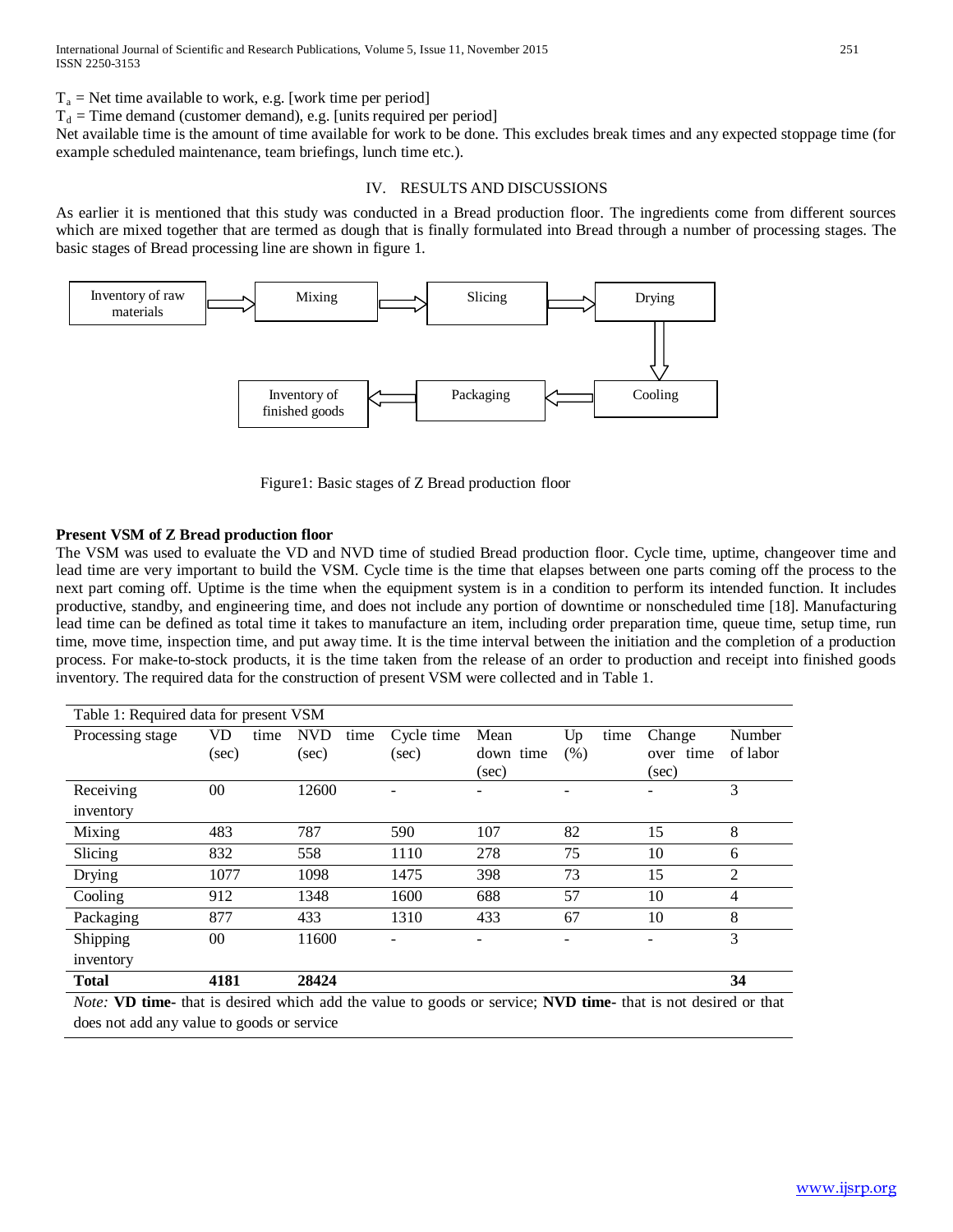

Figure 2: Present VSM of Z Bread production floor

From the present VSM, total VD & NVD time were observed respectively 4181 sec and 28424 sec from the bottom line of the figure 2. The up time of mixing, slicing, drying, cooling and packaging were observed 82%, 75%, 73%, 57% and 67% respectively. It is expected that after the implementation of lean tools up time would be improved. Likewise, the changes over time, cycle time, labor engagement were also be assumed from present VSM. The batch size was 300 kg; single Bread weight was 200g; each batch produces 1500 Bread. The in process inventory was observed between each two processing stages at high that could be reduce by using lean tools.

# **Present PCE of Z Bread production floor**

At present state, VD and NVD time was calculated consecutively 4181 sec and 28424 sec, so the lead time was 32605 sec. As earlier, it was mentioned that-

$$
PCE = \frac{Value \text{ Added time} \times 100 \text{ %}}{\text{lead time}}
$$
  
 
$$
PCE = \frac{4181 \times 100 \text{ %}}{32605} = 12.82\%
$$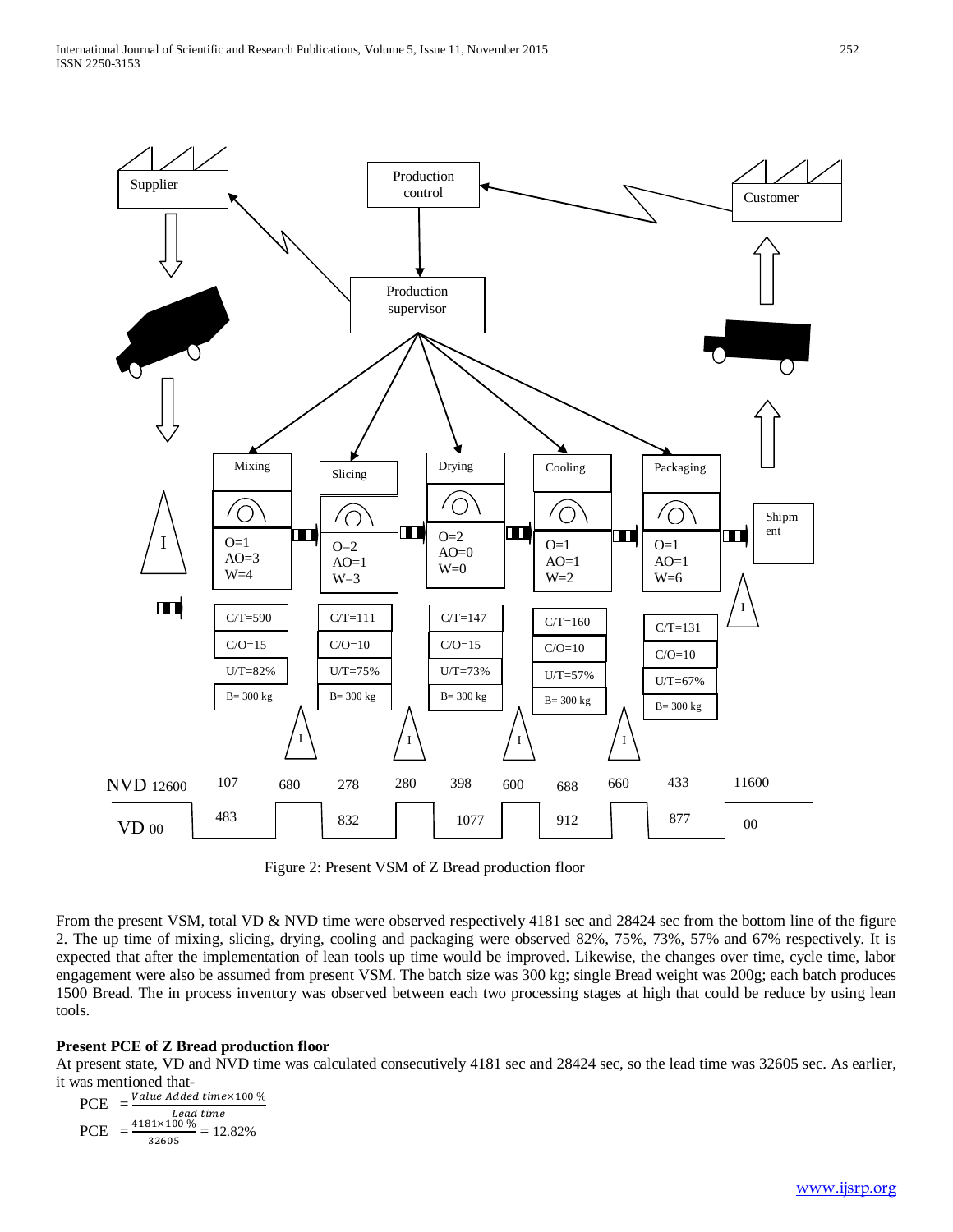It seems that at present state, the PCE was 12.82%. But according to Zhen [14] a productive floor PCE is need to be more than 25% to be globally competitive. In this study it was endeavored to increase the present PCE by using lean tools.

# **Present Takt time of Z Bread production floor**

| Working shift per day      | $=$ 2 shift                                                |
|----------------------------|------------------------------------------------------------|
| One shift time             | $=$ 9 hours and 4 minutes or 32605 sec                     |
| Two shift time             | $=$ 18 hours and 8 minutes or 65210 sec                    |
| Total change over time     | $=1$ hour or 3600 sec                                      |
| Lunch time                 | $=$ 30 minutes or 1800 sec                                 |
| Net available time per day | $=$ Two shift time – (Total change over time + Lunch time) |
|                            | $= 65210$ sec $- 5400$ sec                                 |
|                            | $= 59810$ sec                                              |
| Daily saleable demand      | $=$ 300 kg or 3000 Bread (each brad is 200 g)              |
|                            |                                                            |

Takt time  $=$   $\frac{59810}{3000}$  = 19.94 sec/Bread

## **Causes for NVD time/ activities or bottlenecks**

Different types of causes were observed for different types of bottlenecks like- defect product production, machine breakdowns, overproduction, waiting or queuing, unnecessary processing, unnecessary inventory, unnecessary transportation between work sites, and unnecessary motion of labor in the work place. These causes were identified, quantified and arranged in descending order in Table 2, prior to apply the Pareto analysis. Pareto chart was depicted by using data from Table 2 in figure 3. It is clearly observed from Pareto chart that the cause's like- queue of products in production floor and machine breakdown are responsible for the creation of 80% bottlenecks. As a result, by considering this philosophy the regarding production management can take the initiatives in order to remove these basic causes; eventually the company can get the speed up production towards the competitive lead time.

> Table 2: Percentage and cumulative percentage of different types of causes that are responsible for bottlenecks

| are responsible for contremedition |                  |                          |  |  |  |
|------------------------------------|------------------|--------------------------|--|--|--|
| Causes of bottlenecks              | of<br>Percentage | Cumulative<br>percentage |  |  |  |
|                                    | bottlenecks      | of bottlenecks           |  |  |  |
| Queue of products in               | 42.97            | 42.97                    |  |  |  |
| production floor                   |                  |                          |  |  |  |
| Machine breakdown                  | 26.22            | 69.19                    |  |  |  |
| Shortage of tray supply            | 15.71            | 84.90                    |  |  |  |
| Unwanted motion<br>of              | 4.55             | 89.45                    |  |  |  |
| labor                              |                  |                          |  |  |  |
| of<br>Unwanted<br>slicing          | 4.01             | 93.46                    |  |  |  |
| <b>Bread</b>                       |                  |                          |  |  |  |
| Queue of labor                     | 3.67             | 97.13                    |  |  |  |
| in<br>Label<br>change              | 2.87             | 100.00                   |  |  |  |
| packaging                          |                  |                          |  |  |  |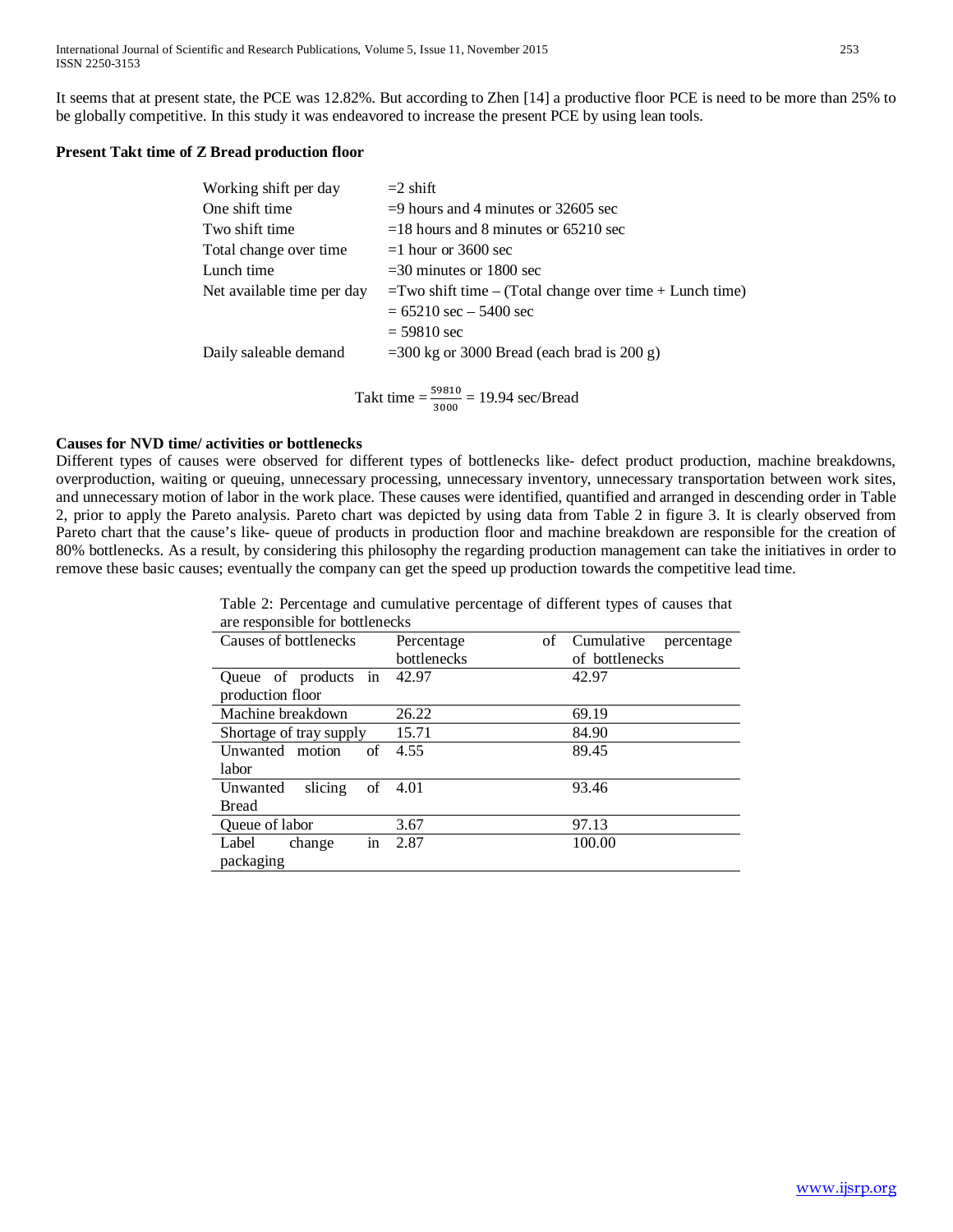

# **Future VSM of Z Bread production floor**

In order to draw the VSM, it is needed to know the clear information of some factors like VD & NVD time, cycle time, mean down time of machine, machine up time, change over time and total number of labor engaged in the production floor. All required data for the construction of future VSM were observed and documented in Table 3.

| 1 aois 5: Requirea ann 101 Iùithe                                                                                |            |                    |       |                 |            |           |                |
|------------------------------------------------------------------------------------------------------------------|------------|--------------------|-------|-----------------|------------|-----------|----------------|
| Processing stage                                                                                                 | VD<br>time | <b>NVD</b><br>time | Cycle | Mean<br>down    | Up<br>time | Change    | Number         |
|                                                                                                                  | (sec)      | in sec $%$ of      | time  | time in<br>sec  | (% )       | over time | of labor       |
|                                                                                                                  |            | reduction of       | (sec) | (%<br>of        |            | (sec)     |                |
|                                                                                                                  |            | present            |       | reduction<br>of |            |           |                |
|                                                                                                                  |            | state)             |       | present state)  |            |           |                |
| Receiving                                                                                                        | $00\,$     | 6300 (50%)         |       |                 |            |           | $\overline{2}$ |
| inventory                                                                                                        |            |                    |       |                 |            |           |                |
| Mixing                                                                                                           | 558        | 236 (70%)          | 590   | 32 (70%)        | 94.58      | 15        | 5              |
| Slicing                                                                                                          | 1024       | 167(70%)           | 1110  | 83 (70%)        | 92.52      | 10        | 3              |
| Drying                                                                                                           | 1395       | 220 (80%)          | 1475  | 80 (80%)        | 94.57      | 15        | $\overline{2}$ |
| Cooling                                                                                                          | 1462       | 270 (80%)          | 1600  | 138 (80%)       | 91.37      | 10        | 3              |
| Packaging                                                                                                        | 1180       | 130 (70%)          | 1310  | 130 (70%)       | 90.07      | 10        | 5              |
| Shipping                                                                                                         | $00\,$     | 5800 (50%)         |       |                 |            |           | 2              |
| inventory                                                                                                        |            |                    |       |                 |            |           |                |
| <b>Total</b>                                                                                                     | 5619       | 13123              |       |                 |            |           | 22             |
| Note: VD time that is desired which add the value to goods or service NVD time- that is not desired or that does |            |                    |       |                 |            |           |                |
| not add any value to goods or service                                                                            |            |                    |       |                 |            |           |                |

Table 3: Required data for future VSM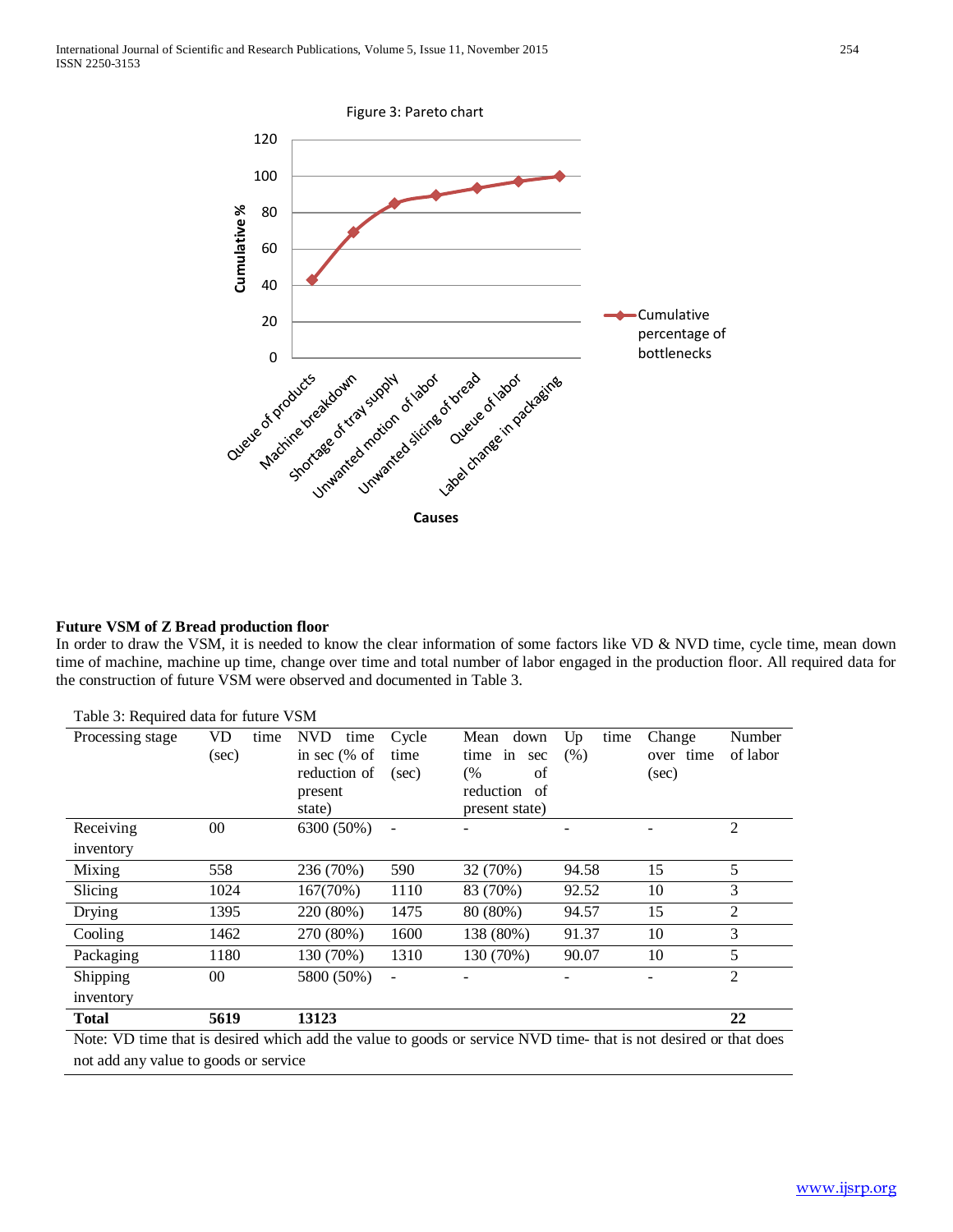

Figure 4: Future VSM of Z Bread production floor

At future VSM, it is observed that NVD time and total number of labor are reduced; VD and up time are increased; in process inventory delay time is also reduced. Ultimately it seems that after the implementation of lean tools or lean philosophy lead time would be reduced.

### **Future PCE of Z Bread production floor**

At future VSM, in the Z brad production floor, reduced NVD time and increased VD time were observed, therefore, an improved PCE was calculated.

> Value Added time  $= 5619 \text{ sec}$  Non Value Added time = 13123 sec Lead time  $=$  Value Added time  $+$  Non Value Added time  $= 5619 \text{ sec} + 13123 \text{ sec}$